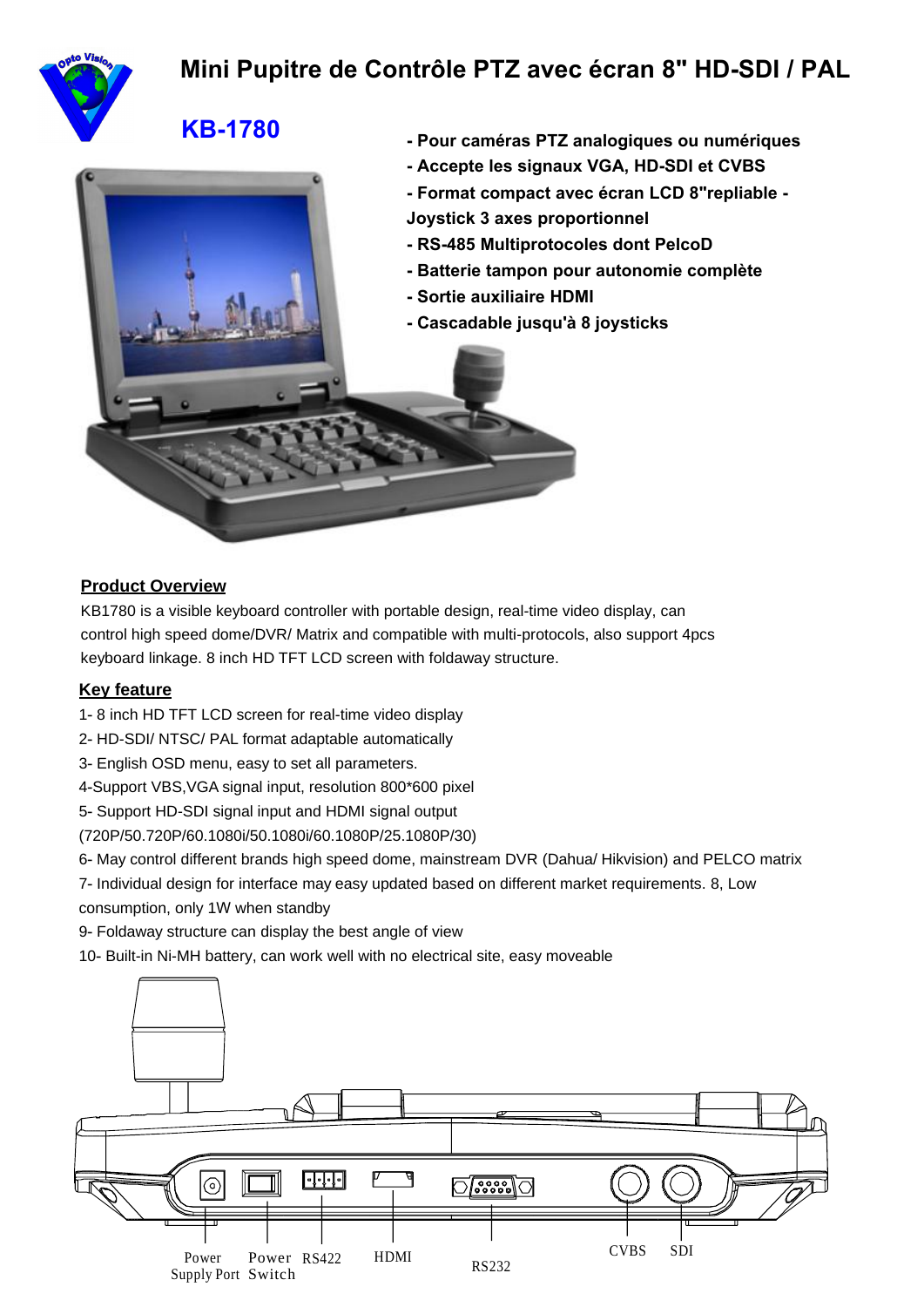## **Specification**

| Model No.               | KB-1780                                |
|-------------------------|----------------------------------------|
| LCD screen              | 8" TFT-LCD                             |
| View angle              | $0^{\circ}$ ~135 $^{\circ}$            |
| Video input             | Complex video (NTSC/PAL), HD-SDI, VGA  |
| communication           | RS232, RS485                           |
| <b>Distance</b>         | Max. transmitting distance 1200m       |
| Baud rate               | 2400bps, 4800bps, 9600bps, 19200bps    |
| Protocol                | PELCO P/D, VISCA, DAHUA, HIKVISION etc |
| Power supply            | DC ( $9V \sim 12V$ ) ± 10%             |
| Electric current        | 350 <sub>m</sub> A                     |
| <b>Battery</b>          | Ni-MH 700mAh                           |
| Power consumption       | 4.2W                                   |
| Standby consumption     | 1W                                     |
| Environment temperature | $-20^{\circ}$ C ~ +50 $^{\circ}$ C     |
| <b>Humidity</b>         | 0~95%(Non-condensation)                |
| Dimension               | 290(L)*191(W)*95(H)mm                  |
| Net weight              | $1.6$ Kg                               |

## **Dimension**